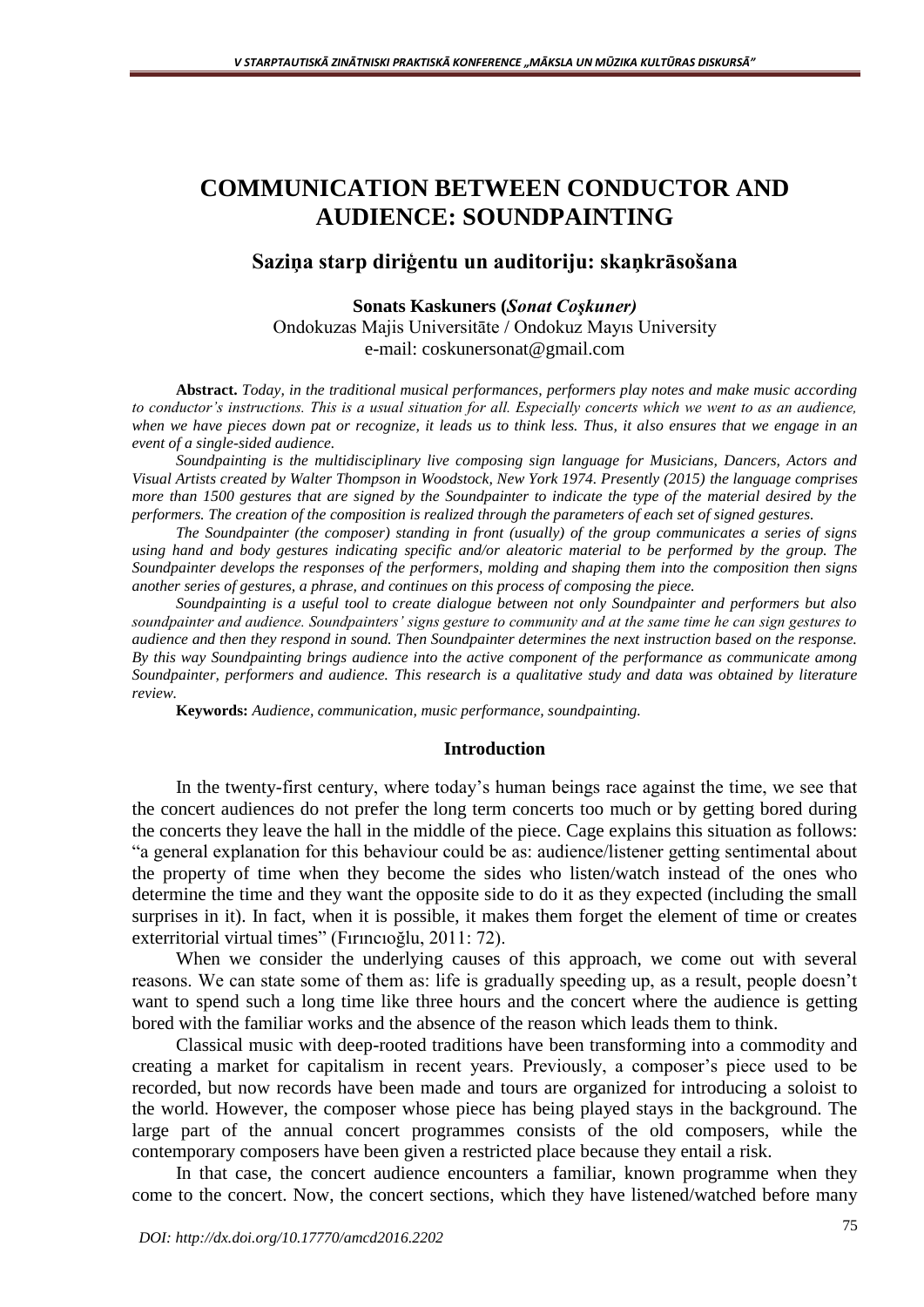times do not lead them to think about something new or do not draw their attention. The audience who have not encountered a new material are getting bored, sleepy and sometimes leave the concert hall.

With their experimental studies in recent years, modern composers like John Cage have enabled the music to emerge in different places and tones by breaking the usual perception of the music. Cage mentions that he has tried to direct the listeners/audience to rethink about this matter, showing that there is an alternative approach by not meeting the usual expectations in a concert environment.

In the classical music, especially composers like Igor Stravisnki and Adnan Saygun, have gone to the way of finding solutions to the problem of alienation in music by drawing attention always to the contradictions and the problems of the social life within its aesthetic structure of the music.

Modernist composers like A. Schonberg, A. Berg and A. Webern have realized this alienation problem in music and wanted to explain it with an expressive description within their music. "This kind of music as enables itself to be listened by the audience who have become accustomed to the rhythm of the modern-day community life, aimed to change its perspective to the external reality and the world, distorted and limited with their perceptions which they had and acquired through under the influence of dominant culture, and with their social life" (Oskay, 1982: 81).

A number of studies carried out in recent years have been breaking the invisible wall between the performer and the audience and minimizing the alienation problem to some extent. The concerts in which the audience finds a section from their own lives or becomes a part of the performance, ensure that the audience is both physically and mentally participated in these concerts.

Beside this, there are also different beliefs and prejudices about whether the one has talent in music or not. For example, some people have certain judgements and beliefs about having a bad singing voice or not having natural talent for playing an instrument. Suzuki expresses his thoughts about the talent as follows: "Talent is not accident of birth. In today's society, many people seem to have the idea that if one is born without talent, there is nothing he can do about it; they simply resign themselves to what they consider to be their 'fate'. Consequently, they go through life without living it to the full or ever knowing life's true joy. This is the man's greatest tragedy. (Suzuki, 2010: i).

In the solution of all the problems mentioned above, the performances, which will make interaction between the performer and the audience and will communicate with them, are going to play a big role. One example of these performances, trying to be expressed, is Soundpainting.

Soundpainting is a multidisciplinary simultaneously live composing sign language. Soundpainting is created by Walter Thompson, a composer from New York, for the musicians, dancers, actors, poets and visual artists working in the medium of structured improvisation. At present, Soundpainting language comprises more than 1500 gestures (Thompson, 2006: 2).

Soundpainter (composer) who usually stands in front of the group, using hand and body movements, refers to the specific or/and aleatoric materials to be performed by the group. Soundpainter develops the performer's response, forms and shapes them according to the content of the composition, then determines another set of signs and phrases, and the piece continues on its process of composition.

The gestures of Soundpainting language are composed by using syntax rules of – Who, What, How and When. There are many types of gestures; some can point a specific material to be performed, while others can point certain styles, types, harmony features, aleatoric concepts and improvisation.

Soundpainter, in order to create a composition as the way he wants, makes his/her composition during using the gestures. Soundpainter sometimes knows and sometimes does not know what to get from the performers; it depends on the specificity and changing parameters. Soundpainter makes the composition on what is happening in the moment of performance; that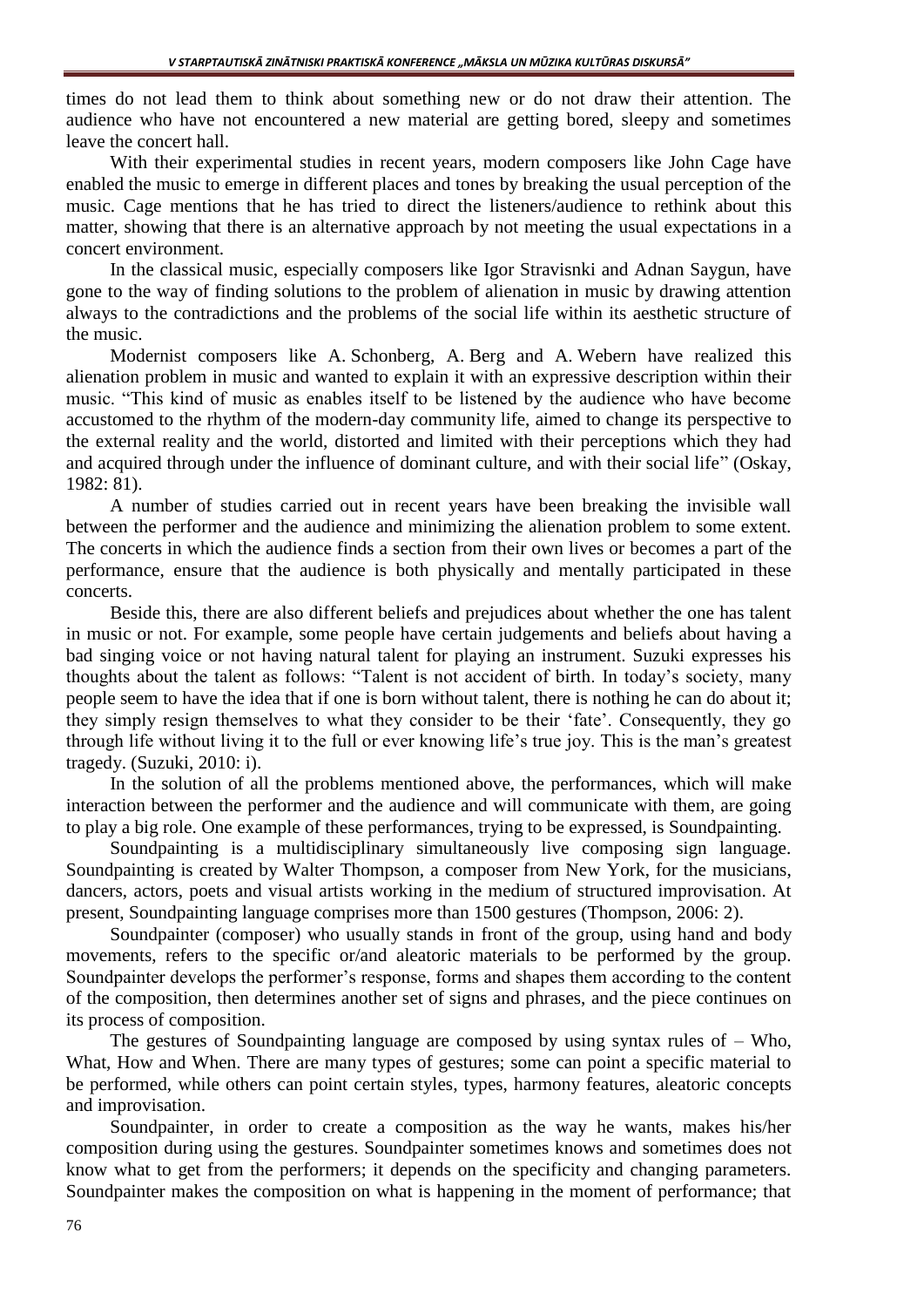happening thing can be expected or unexpected. What is required to reach a high level of fluency in Soundpainting is the ability of making compositions 'in the moment' (Thompson, 2016: 2).

Although the soundpainter and the conductor are seen as the people who manage a community at first glance, there are significant differences between them. Duby tells his views on the role of the conductor (as we know) as follows: "As Van Leeuwen claims: "The symphony orchestra thus celebrates and enacts discipline and control, the fragmentation of work into specialized functions, in short, the work values of the industrial age." In this view, the role of the conductor can be seen as analogous to that of a foreman directing the workers (members of the orchestra) in the creation of a product (the music) designed by the owner (the composer) for the consumption of the audience. The kind of "discipline and control" to which van Leeuwen refers may also be addressed via the metaphor of music as a journey through time, in which case the conductor is in charge of the ship, so to speak" (Duby, 2009: 12).

Soundpainter controlling the soundpainter community takes on a different role from the conductor. Soundpainter unlike the conductor tries to introduce a product which has not been designed yet. This product's manufacturing process is directly related to the performers who will establish a dialogue as well as the soundpainters. The draft of the composition is drawn by the soundpainter. Beginning from the soundpainter's showing the gestures to the community, performers can directly influence the process of the composition with the responses they have given. Unlike the performers in the symphony orchestra, a performer in the community of the soundpainting exhibits his ability of improvisation and creativity (Bilgin, 2016: 13).

One soundpainting composition starts with pointing to the community by performing the syntax of sounpainter respectively. Sounpainting starts with a set of simple signs depicting the music concepts such as volume, tempo, pitch and duration. Once the ensemble has mastered these musical building blocks, the Soundpainter introduces progressively more complex signals encompassing such notions as genre or style, key, memory, and more. Under the guidance of an expert Soundpainter, the performers interpret progressively more complex combinations of signs resulting in a fluid and flexible performance. In a given Soundpainting event, the result may incorporate sections of previously prepared music as well as free improvisation (Duby, 2007: 3).

In other words, the Soundpainter acts as a catalyst for creation, in a process that is not restricted to representation, prior structural models or formal requirements. In Soundpainting, musicians and dancers are directed through a variety of gesture types in an interactive and collaborative manner; in some performances the audience is part of the performance. The active combination of different media is central to this process. At the heart of Soundpainting lies a hypothesis that performers across disciplines are able to, and should, create a dialogue (Minors, 2012: 87).

We can see that nearly all physical explanations of the first level soundpainting gestures easily explain what the desired material is. For example, like soundpainter's taking the index fingers of both hands on either sides of his mouth and making his lips like whistling when he wants the whistle or his bringing both hands up to the breast and opening them through the edges to point the *Long Tone* or when he wants everyone's participation, his showing both hands top over his head by creating a round.

Many times in my concerts in which I have performed as a soundpainter, I turn the audience somewhere in the middle of the performance and with a simple gesture I get them to participate into the performance. They easily response the gestures in the first or second attempt even though they haven't learnt how to respond the gestures before. Even if they don't know the exact meaning of the gestures, they become familiar with these gestures as they have seen them during the performance.

At this point, the real communication between the soundpainter and the audience starts. Soundpainter starts treating the listeners just as the performers standing in front of him and pulls them into the performance and makes them a part of it. The audience who gets positive reinforcement from the soundpainter makes an effort akin to the performer's to display a performance.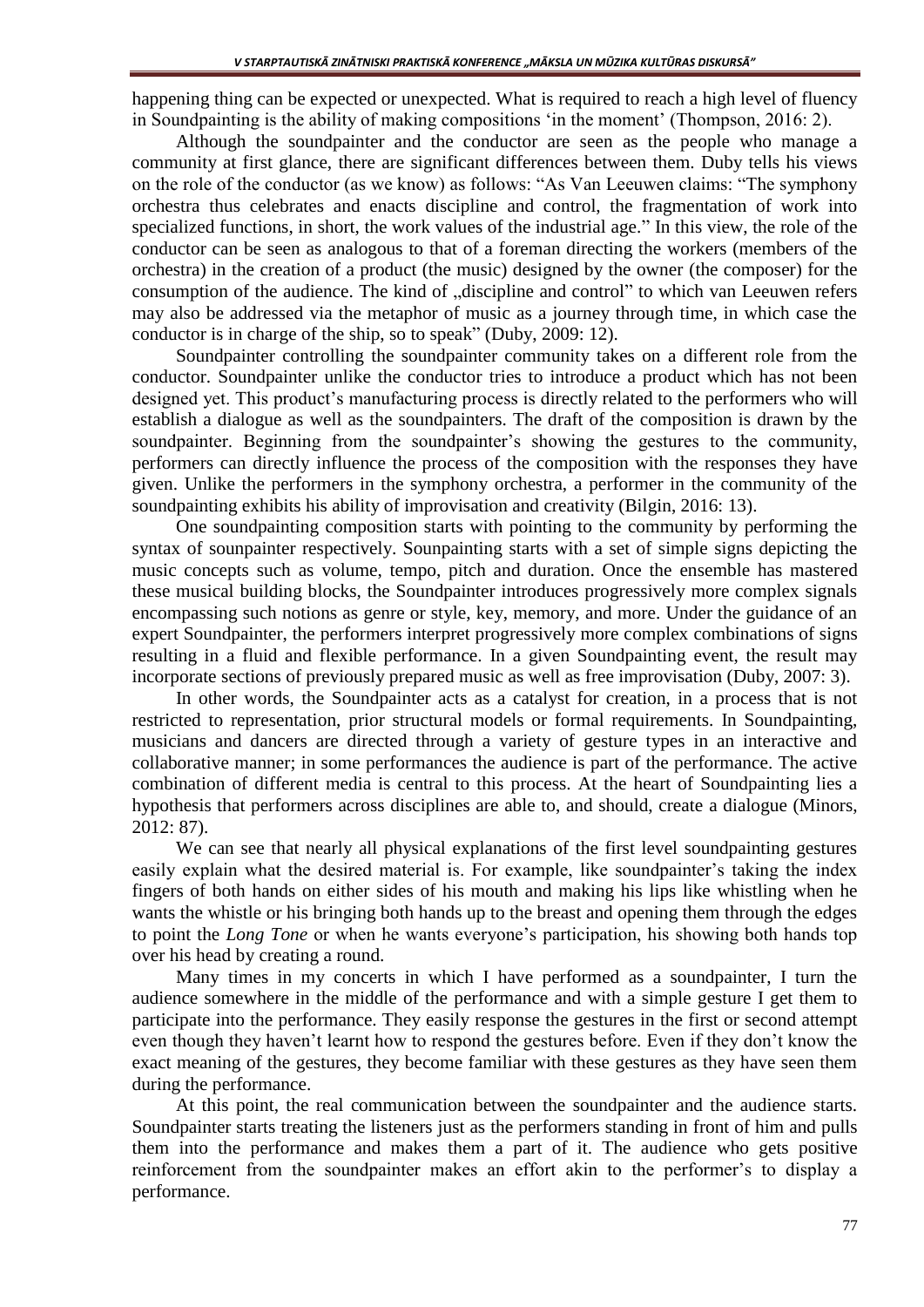The audience respond the gestures pointed by the soundpainter to them first shyly, but then more courageously. The soundpainter gives direction to the responds of the audience sometimes by continuing them, sometimes by modifying, and sometimes by playing with the dynamics of the music.

The communication between the soundpainter and the audience becomes more evident and effective with the realization of the audience that the language of the soundpainting is improvisational. While some gestures in soundpainting language provide specific results for the soundpainter, the others will create some surprising responses. In this case, the soundpainter might not know what the performer will response. Here in such cases, the audience's realization of the gestures which will result in surprise consequences becomes a factor shaping the dialogue. Gestures in soundpainting sign language like *Scanning* and *Point to Point* (soundpainter's pointing a performer with a forefinger to make him to produce any sound) are open to the surprising results unless specifically a situation stated.

Soundpainter, who is prepared to the surprising results and by changing or modifying these responses, directing them to the listeners, can continue or terminate the communication. The participation of the audience to the performance and their energy can determine the duration and the quality of this communication.

Although the soundpainter has the position as a composer who gives all the instructions in a soundpainting performance, the responses which performers will give to the gestures provide a possible dialogue between them and the audience.

"Reason, in describing the location of meaning in the context of improvised music, considers the moment of performance from a socioculturally sited vantage point when she states (2004: 73): Unlike musics invested in providing the listener with a completed version of a musical score or text in performance, improvisation provides an opportunity to engage with an expansive musical environment during the performance, wherein the nature of the text is open and subject to the energy of "vibe" of the audience. In many cases, this vibe is powerful enough to affect and direct many of the parameters of an improvisation, such as how long to play a particular phrase or motif and whether to play loud or soft, fast or slow" (Duby, 2006: 4-16).

#### **Method**

**Model of the research**. This is a descriptive study and gathered data are acquired via literature review. "Descriptive researches aim at explaining the interaction between situations, considering the relations between current incidents and conditions" (Kaptan, 1989: 75).

**The purpose and importance of research**. This research aims to indicate that Soundpainting performance is a performing art with audience/listener interaction and to reveal how this interaction turns into communication. This study is one of the rare studies on the performance aspect of Soundpainting sign language. Therefore, it is important due to its contributions to the field.

## **Results**

In today's music understanding where the music industry transforms the performer into a commodity, we can talk about the alienation problem between the music itself and the music listeners who came to the concert halls. In fact, this situation unintentionally leads the listeners away from the music, which has the classical values and is prepared laboriously, and also endangers the music's own future.

The main reasons of this situation can be considered as the repetitions of the usual works in the concert programs and not promoting new music enough to the music listener. As one of the most constructive solutions for this problem, we could think of the works in which the audience contributes to the performance actively. One of the best examples of this situation is soundpainting.